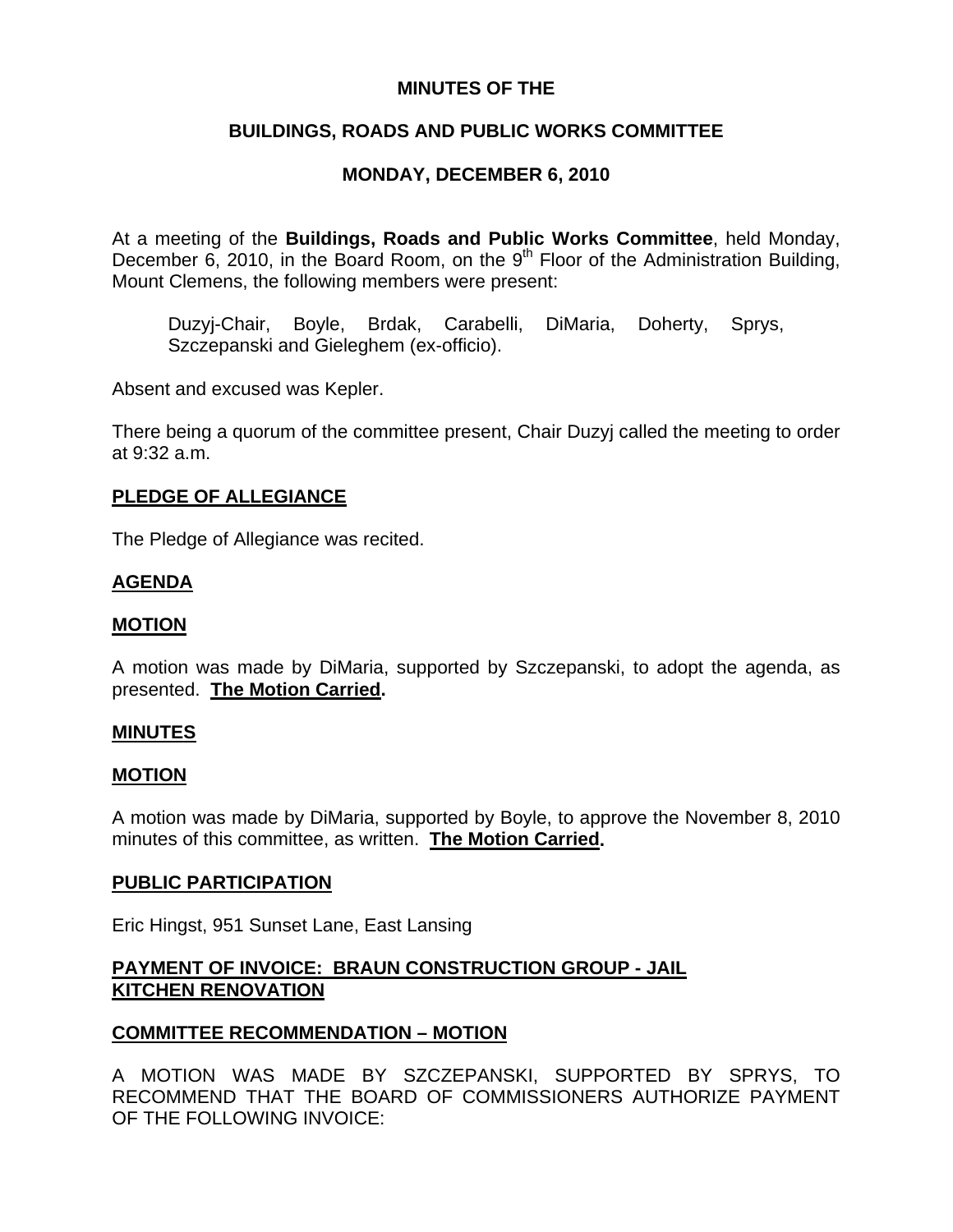| <b>JAIL KITCHEN RENOVATION</b> | <b>BRAUN CONSTRUCTION</b> | \$296,472.04 |
|--------------------------------|---------------------------|--------------|
|                                | <b>GROUP</b>              |              |

## FURTHER, FUNDS ARE AVAILABLE IN THE CAPITAL BUDGET.

### **THE MOTION CARRIED.**

## **AUTHORIZE FEDERAL DIVISION TO UTILIZE AVAILABLE SPACE IN COUNTY BUILDING**

### **COMMITTEE RECOMMENDATION – MOTION**

A MOTION WAS MADE BY SPRYS, SUPPORTED BY SZCZEPANSKI, TO RECOMMEND THAT THE BOARD OF COMMISSIONERS AUTHORIZE THE FEDERAL DIVISION OF THE PROSECUTOR'S OFFICE TO UTILIZE AVAILABLE SPACE WITHIN THE COUNTY BUILDING FOR THE PURPOSE OF ACCOMMODATING COURT ORDERED PATERNITY TESTING.

The following commissioner spoke: Szczepanski.

Chair Duzyj called for a vote on the motion and **THE MOTION CARRIED.**

### **OBTAIN SEALED BIDS FOR RESURFACING OF ANIMAL SHELTER FLOOR**

### **COMMITTEE RECOMMENDATION – MOTION**

A MOTION WAS MADE BY DiMARIA, SUPPORTED BY DOHERTY, TO RECOMMEND THAT THE BOARD OF COMMISSIONERS AUTHORIZE THE PURCHASING DEPARTMENT TO OBTAIN SEALED BIDS FOR RESURFACING THE ANIMAL SHELTER FLOOR; BIDS WILL BE FORWARDED TO THE COMMITTEE FOR THEIR REVIEW AND APPROVAL; FUNDS FOR THIS PROJECT ARE AVAILABLE IN THE CAPITAL BUDGET.

The following commissioner spoke: Carabelli.

### **MOTION**

A motion was made by Sprys, supported by Carabelli, to postpone this item until January, 2011.

The following commissioners spoke: Doherty and Szczepanski.

Chair Duzyj called for a vote on the motion to postpone and **The Motion was Defeated.**